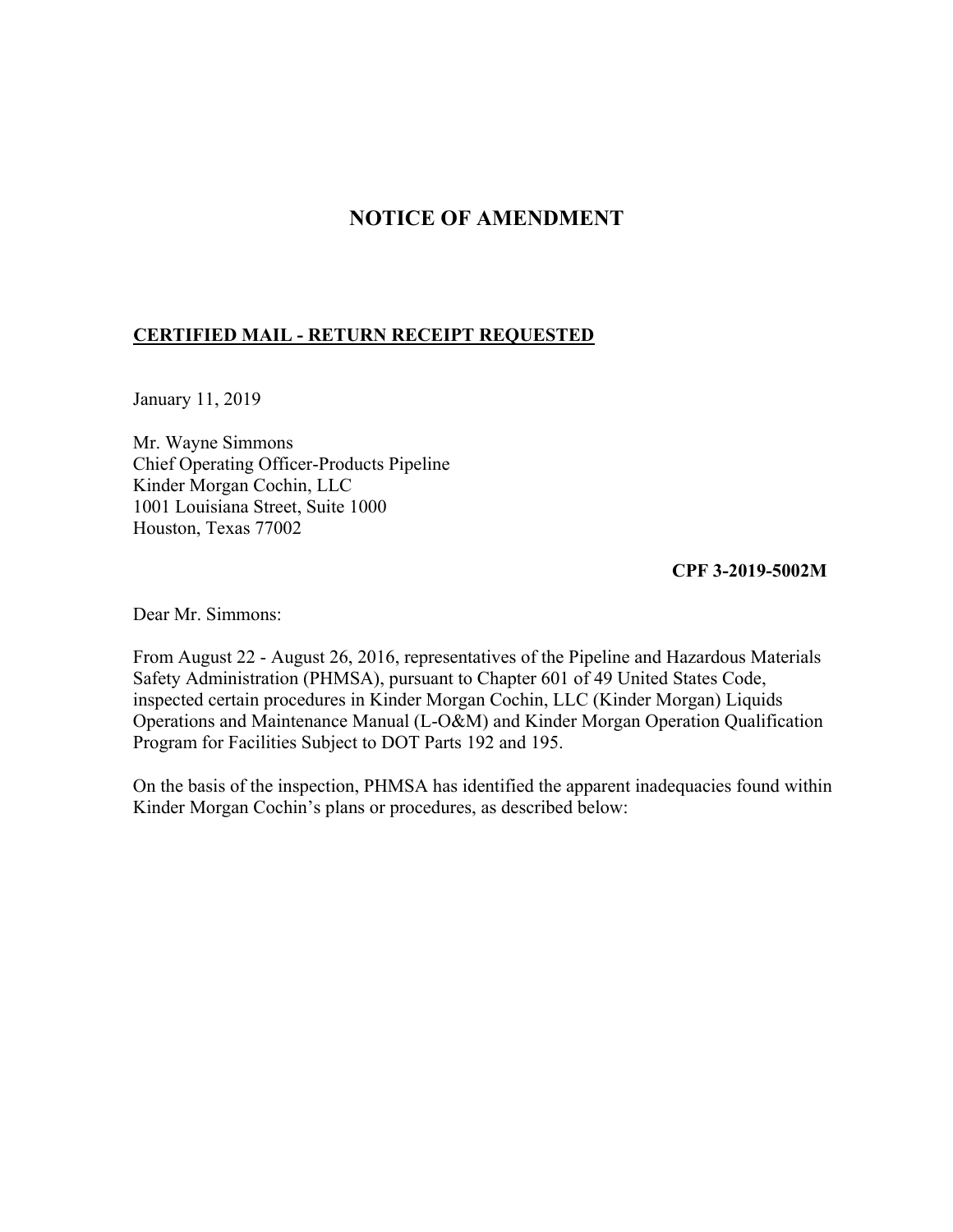**1. §195.307 Pressure testing aboveground breakout tanks.** 

**(b) For aboveground breakout tanks built to API Standard 620 and first placed in service after October 2, 2000, hydrostatic and pneumatic testing must be in accordance with section 7.18 of API Standard 620 (incorporated by reference, see §195.3).** 

## **(c) For aboveground breakout tanks built to API Std 650 (incorporated by reference, see §195.3) and first placed in service after October 2, 2000, testing must be in accordance with sections 7.3.5 and 7.3.6 of API Standard 650 (incorporated by reference, see §195.3).**

Kinder Morgan's procedure L\_O&M 1600 is inadequate because it does not state that hydrostatic and pneumatic testing will be in accordance with Section 7.18 of API 620 as required by §195.307(b). Kinder Morgan's new tank construction testing specifications are addressed in the in L\_O&M 1600. Kinder Morgan's L-O&M 1600 procedure, section 5 a ii, incorrectly references section 5.18 of API 620 Standard instead of 7.18 of API 620 Standard. The testing requirements are different for API 620 tanks and API 650 tanks built after October 2, 2000. Kinder Morgan's procedure L-O&M 1600 is also inadequate because it uses incorrect language for testing tanks built to API Standard 650. Kinder Morgan's L-O&M 1600 procedure incorrectly uses similar language regarding pneumatic and hydrotesting for both types of aboveground breakout tanks. API 650 sections 7.3.5 and 7.3.6 do not reference pneumatic testing, nor does §195.307(c).

**2. §195.402 Procedural manual for operations, maintenance, and emergencies.**

**(c) Maintenance and normal operations. The manual required by paragraph (a) of this section must include procedures for the following to provide safety during maintenance and normal operations:** 

**(3) Operating, maintaining, and repairing the pipeline system in accordance with each of the requirements of this subpart and subpart H of this part.** 

 is incorporated by reference in 195.3(b)(12). Kinder Morgan's L-O&M 2103, Overfill Kinder Morgan's procedure L-O&M 2103 is inadequate because it does not state that overpressure safety devices and overfill protection systems will be installed in accordance with API 2350 Third edition. Section §195.428(c) requires that "[o]ther aboveground breakout tanks with 600 gallons (2271 liters) or more of storage capacity that are constructed or significantly altered after October 2, 2000, must have an overfill protection system installed according to API RP 2350 (incorporated by reference, see §195.3)." API RP 2350 3rd edition Protection for Storage Tanks, incorrectly references API 2350 Fourth Edition instead of the Third Edition.